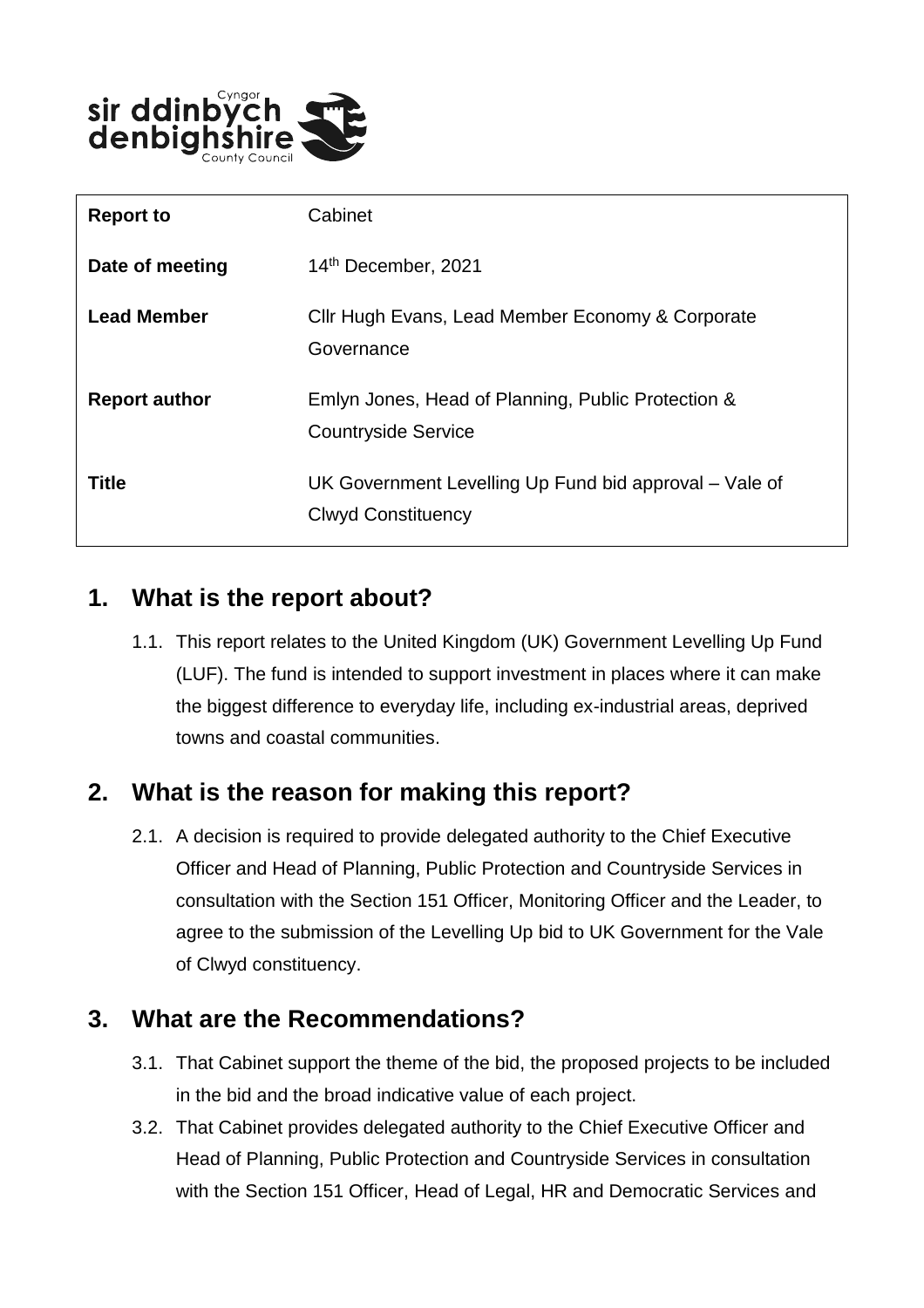the Leader, to refine the projects and project costs as required and to agree for a bid to be submitted to UK Government from Denbighshire County Council for the Vale of Clwyd constituency.

#### **4. Report details**

- 4.1. The UK Government Levelling Up Fund will be delivered through local authorities, which have been placed into category 1, 2, or 3 where category 1 represents the highest levels of identified need. Denbighshire County Council is in category 1.
- 4.2. The number of bids that a local authority (LA) can make will relate to the number of MPs in their area. LAs can submit one bid for every MP whose constituency lies wholly within their boundary. Where a constituency crosses multiple LAs, those LAs will work together but one LA should take responsibility as the lead bidder. The Vale of Clwyd constituency falls entirely within the boundary of Denbighshire Country Council.
- 4.3. Each constituency area bid can be up to a maximum of £20 million of capital funding. Bids can be for a single project or a package of up to three projects, so long as the components are aligned with each other and represent a coherent set of interventions.
- 4.4. The bid for the Vale of Clwyd constituency with be for the maximum £20M. Detailed business cases have not yet been fully developed. **The costs in appendix 1 are broad figures at this stage and subject to refinement.**
- 4.5. MPs should be consulted and should support the bids. Involvement from other local stakeholders is also encouraged. Each LA has received £125k capacity funding to help develop their bids.
- 4.6. Each constituency can only make one bid to the Fund, which must be delivered by March 2024. Each bid must conform to one or more of the three themes (i) transport investments, (ii) regeneration and town centre investment and (iii) cultural investment. Round 1 closed on 18 June 2021. A firm date for the closure round 2 has still not yet been received from UK Government although indications, when LUF was launched, were that round 2 would close around December 2021.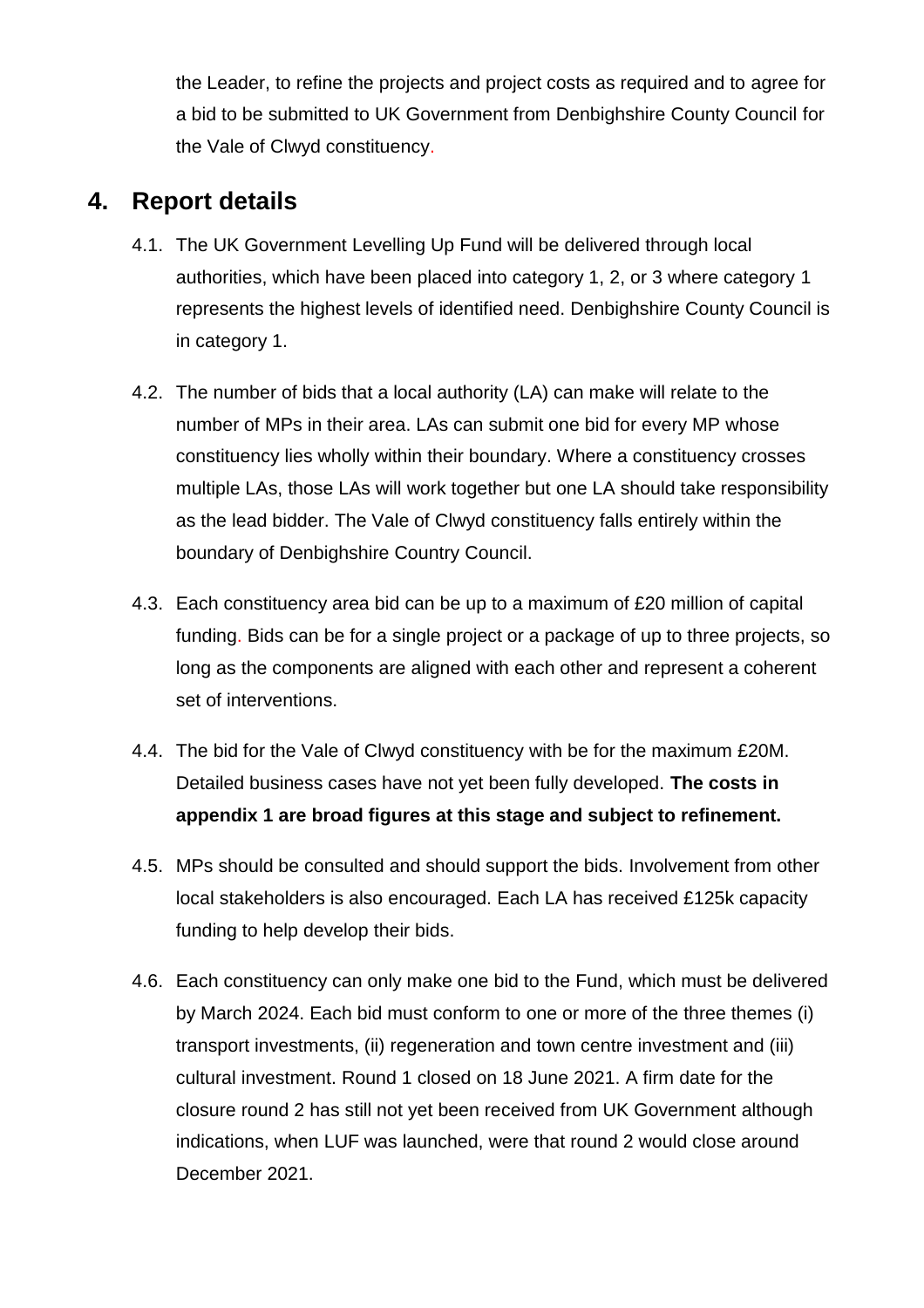- 4.7. Denbighshire County Council has 3 MP constituency areas: Vale of Clwyd (James Davies MP); Clwyd West (David Jones MP); Clwyd South (Simon Baynes MP). The bid for Clwyd South was submitted in round 1 and was successful.
- 4.8. This report relates to the round 2 bid for the Vale of Clwyd constituency.
- 4.9. The Leader and Senior Officers have met on several occasions with James Davies MP to discuss priority investments across the Vale of Clwyd constituency. James Davies has endorsed the bid and a letter of support is attached in **Appendix 2** of this report.
- 4.10.Local Members have also been extensively consulted across all MAGs. Each project put forward has been considered against the Levelling Up Fund criteria and deliverability deadlines. Members have been consulted individually where their project does or does not qualify. Further MAG meetings have taken place to inform Members of those projects that will likely form part of the bid.
- 4.11.The Vale of Clwyd bid forms two cohesive projects targeting Town Centre Regeneration and Environmental Regeneration projects. Enhancing public realm and greening in Prestatyn and Rhyl in particular together with Environmental Regeneration projects will bring many benefits to local communities including enhancing wellbeing while further enticing tourism and strengthening related economic activity. Please see Appendix I for a full list of the proposed projects to be included in the bid.

#### **5. How does the decision contribute to the Corporate Priorities?**

5.1. The projects in the bid seek to have a visible impact in local areas, particularly those areas most in need. Regeneration is at the forefront of the bid and where possible, the inclusion of active travel, better town centre connectivity and enhancing green space accessible by all is incorporated into the bid. The bid therefore will contribute towards the corporate policies as well as providing benefits to the local community.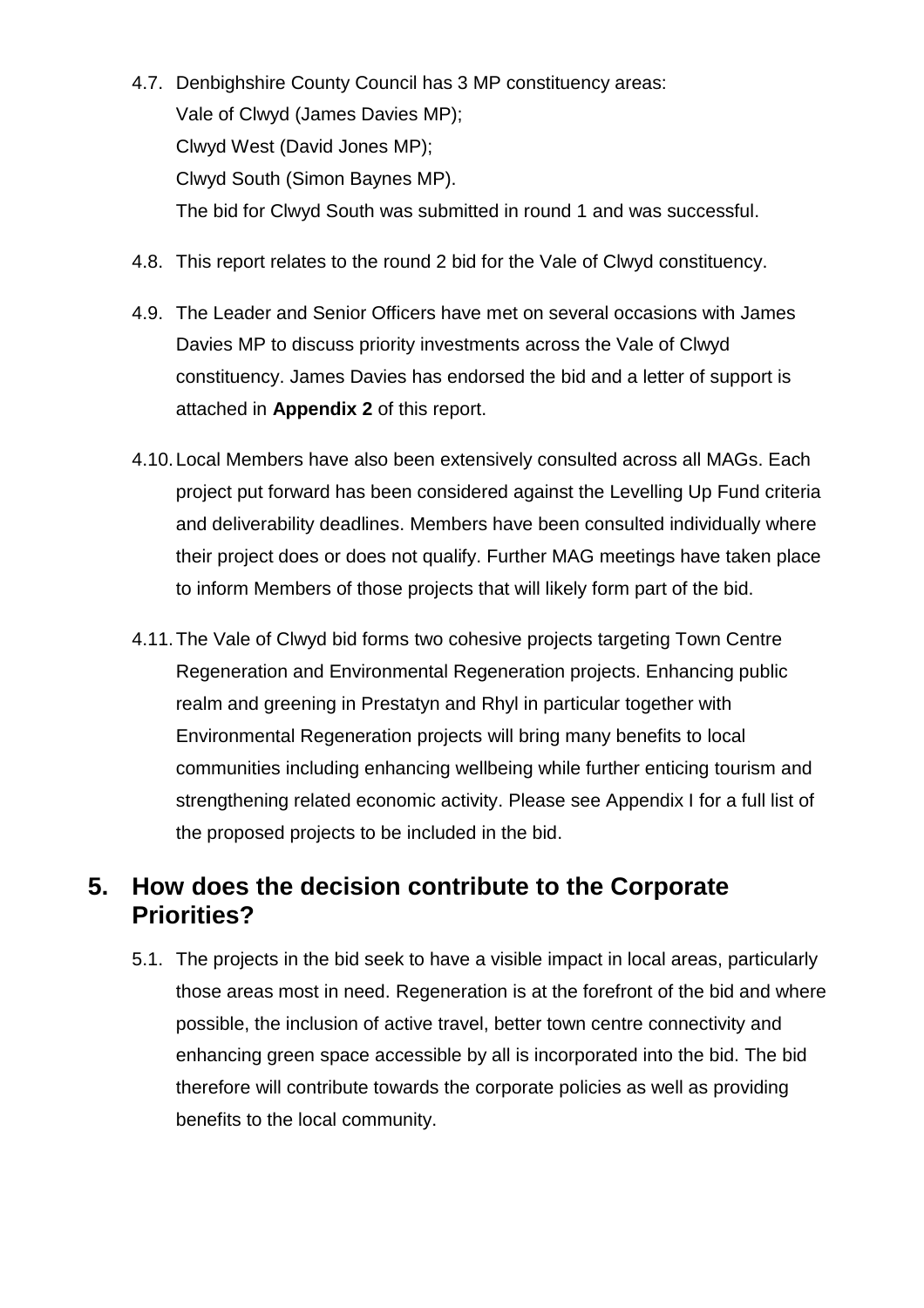## **6. What will it cost and how will it affect other services?**

6.1. Capacity funding has been provided to the LA to develop its bids. It is intended that the project activities will enable the LA to accelerate some of its pipeline plans and as such, may require additional resources earlier than originally anticipated. A match fund of 10% is expected to accompany the bid..

## **7. What are the main conclusions of the Well-being Impact Assessment?**

7.1. A wellbeing impact assessment has been undertaken. The main conclusions are that there are many positive impacts expected, but given the early stages of developed, there is an opportunity for these to be extended and for some of the outlined negative impacts to be reduced via rigorous planning and proposed resolutions by the various projects leads and overall monitoring.It is important to note, community engagement and consultation will continue and be further developed as the projects evolve.

#### **8. What consultations have been carried out with Scrutiny and others?**

8.1. Consultations have taken place with all the Member Area Groups twice, Town Councils, individual Members and meetings have been held with James Davies MP.

## **9. Chief Finance Officer Statement**

9.1 The Levelling Up Fund is an important source of funding to help regenerate the area. Extensive consultation has been carried out by the team for all three bids to arrive at the current list for Vale of Clwyd. I can confirm that the match funding requirement will be made available over the course of the LUF programme, although it is hoped some of this can be sourced from other external sources. The proposals will have been circulated to SIG by the time Cabinet meets and feedback will be provided at that stage.

## **10. What risks are there and is there anything we can do to reduce them?**

10.1.A robust decision making process will be put in place to approve the bid including agreement from key senior officers and the Leader.